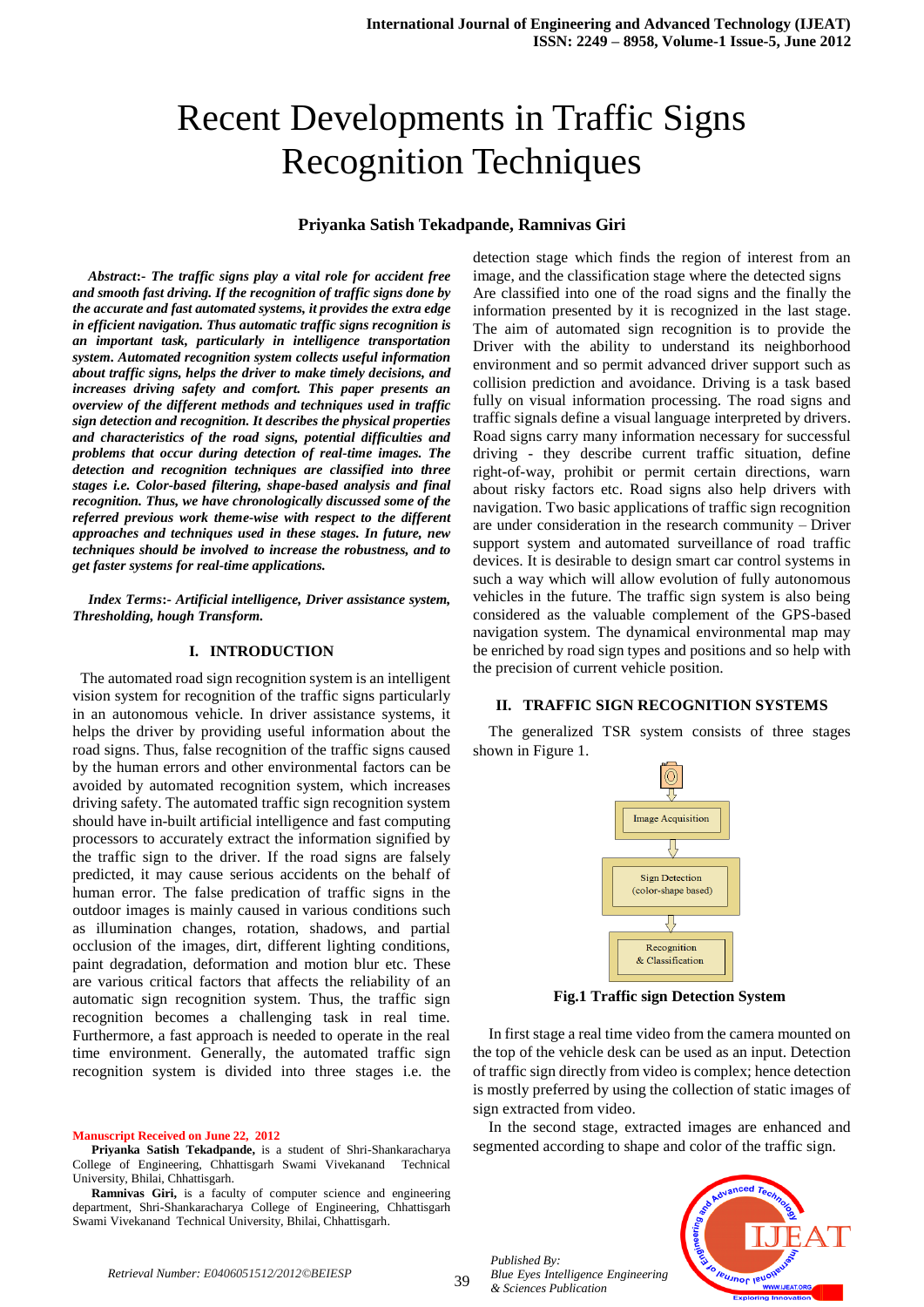The detection methodology is one of the essential elements of TSR as it reduces the large search area into a small region of interest (ROI) for recognition of possible traffic sign. The detection stage should be efficient and fast enough to reduce the total processing time of TSR.

In third and final stage, each candidate present in the ROI is tested against the set of features to decide whether the detected candidate is a traffic sign or not. The recognizer should have good discriminative power and low computational cost. It should be fast and robust for real time applications.

The rest of the paper is organized as follows. The physical properties and characteristics of traffic sign is described in Section III. Section IV describes the literature work used for detection and recognition of traffic signs. Section V describes the various difficulties arises in detection process, while Section VI includes discussion and commentary about the survey discussed in this paper. Finally, in section VII conclusions are drawn.

#### **III. CHARACTERISTICS AND PHYSICAL PROPERTIES OF THE TRAFFIC SIGNS**

**Table 1. Color and Shape properties of traffic signs**

| <b>Types of</b><br>Sign<br>with<br><b>Pictures</b> | Color-<br>shape<br>features                                                                      | <b>Function</b>                                                                                                                       | <b>Example</b>                                                                             |
|----------------------------------------------------|--------------------------------------------------------------------------------------------------|---------------------------------------------------------------------------------------------------------------------------------------|--------------------------------------------------------------------------------------------|
| Warning<br>$\mathbf{X}$                            | Triangle<br>shape with<br>Red border,<br>White or<br>yellow<br>background,<br>black<br>pictogram | Indicates<br>possible<br>dangers or<br>critical<br>condition, alert<br>drivers on the<br>possible<br>hazards, show<br>the road layout | No-entry<br>etc                                                                            |
| Prohibitory<br>STOF                                | Circle /<br>Octagon<br>shape with<br>Red border,<br>White or<br><b>Blue</b><br>background        | Prohibit<br>certain types of<br>vehicles,<br>restricts the<br>actions of the<br>drivers and<br>road users                             | No U-Turn,<br>No<br>Overtake<br>and Speed<br>Limit<br>Signs, no<br>standing,<br>No-parking |
| Regulatory<br>கூ                                   | Circular<br>shape of<br><b>Blue</b><br>background,<br>White<br>pictogram                         | Regulate the<br>action of the<br>drivers                                                                                              | Turn right,<br>turn right<br>ahead, keep<br>right etc.                                     |
| Information<br> C                                  | Rectangle<br>shape of<br>Blue border,<br>White<br>background                                     | Helps the<br>driver in<br>emergency<br>condition                                                                                      | Hospital.                                                                                  |

Tabel. 1 illustrate the general color-shape characteristics and the properties of traffic signs with examples Another important property of most of the road signs is that they are designed using necessary colors, pictogram and text with the center of shape as orientation. Most countries post signage, known as road signs or traffic signs, at the side of roads to impart information to road users. Since language differences can create barriers to understanding, international signs using symbols in place of words have been developed in Europe and adopted in most countries of the world. The research for detection of signs had been started in the recent past (from 1984 onwards). The different object recognition techniques had been used to locate the sign candidate in the digital image. For this purpose, many researchers have done lots of work, but the satisfactory results are pouring in since 2000 onwards. The traffic sign detection technique is broadly divided into two major steps. The first step is Location of exact sign candidate in overall captured image which generally involves color and shape based filtering, and second step is Recognition of sign.

Since Recognition and Detection system are categorized into color based detection, shape based detection and Recognition; we have chronologically discussed some of the referred previous work theme-wise.

# **A. Color based analysis**

The most common color based recognition technique used in past literature is simple adaptive thresholding. Some approaches only used color- based filtering to detect the region of interest, while others used a combination of color based segmentation technique with additional subsequent stages to locate the sign candidate. The main drawback of color based recognition is that color cannot be a reliable feature for detection as it depends on various factors like weather condition, illumination, and shadow effect and so on. The digital images were first captured in RGB color space but as it is considered to be illumination dependent, thus many authors choose other color spaces to carry out segmentation process. As red, white, blue , yellow, black and green are the principal colors generally found in traffic signs, hence color based recognition was based on these six different colors.

The Arturo de la Escalera et al. in [1] illustrate a adaptive thresholding method to segment color of interest in the captured image. By matching the values of each pixel in the image with the predefined range of threshold values, the pixels were classified into foreground (color of interest) or background (non-sign region). The Benallal et al. in [2] analyze the real time images of traffic signs in different hours of the day(morning, noon, evening). He proposed a simple color segmentation algorithm after concluding that the difference between the RGB components of road signs colors is independent to different illumination conditions.

Priese et al. in [3] proposed a simple Region growing technique for region-based [image segmentation,](http://en.wikipedia.org/wiki/Image_segmentation) by starting with the initial seed pixel, then examines the neighboring pixels of seed pixels and determines whether the neighboring pixel should be added to the region on the basis of similar characteristics. As it requires initial seed pixel and only applicable till the criteria of neighboring pixel having similar color properties is met. That makes it unrealistic for real time application.



*Published By:*

*& Sciences Publication* 

*Blue Eyes Intelligence Engineering*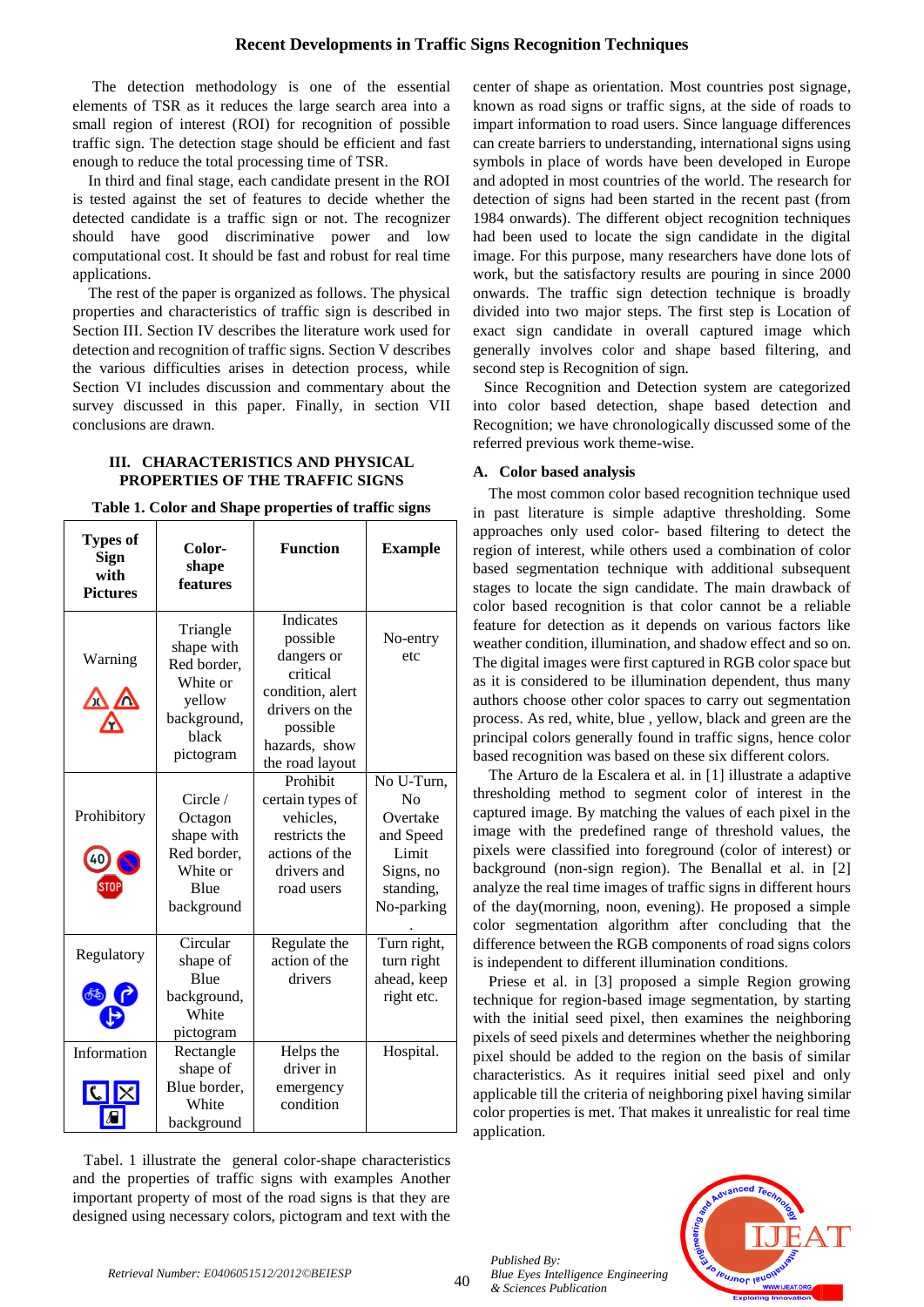Ritter et al. in [4] located the traffic sign candidate after removing non-sign regions using a reference table of color values in RGB color model containing a different code for each color of interest and then shape detection is carried out of the located sign candidate.

Ruta et al. [5] first segment the red, blue and yellow colors from the image based on fixed thresholds, and then enhance the obtained colors.

Priese et al. [14] proposed a method to detect and recognize the traffic sign candidate. First color segmentation was done based on the color of traffic signs and then a local and global growing technique was applied to classify the information and form the sign candidates. Finally shape analysis is done by matching the shape of these detected sign candidates to a predetermined set of shapes.

Gao et al. [15] use the CIECAM97 model to experiments the segmentation results in different illumination and weather conditions such as average daylight, sunny, cloudy and rainy weather. The images are transformed into CIE XYZ and LCH color spaces one after another, using the CIECAM97 model. Only hue and chroma values are used to segment the regions by using quad-tree approach, considering the lightness values to be invariant for red, blue, and the background color. Fleyeh et al. in [16] used a device independent IHLS model to for color base filtering of false-positive regions.

#### **B. Shape based analysis**

Recognition of traffic sign candidates using shape information is done to further filter out false-positive regions. Only shapes information is considered as sufficient to detect road signs in many researches. Due to lack of standard colors, shape information is also used for road signs recognition as the colors found on traffic signs varies according to illumination and also by moving from one country to another. Shape detection will be a good alternative in case where it is difficult to extract color information such as twilight time and night time. Shape based detection has certain properties and it may face some difficulties in case of disoriented or tilted signs. Similar objects to the traffic signs may exist in the scene like windows, mail boxes and cars. Road signs may appear damaged, occluded by other objects. They may appear disoriented vertically or horizontally. The size of the sign varies with respect to the distance between the camera and the sign. If the sign is very small, difficulties may arise in detection process as it will be unrecognizable. The aspect ratio may also affect if the viewing angle is not head-on.

Shape detection requires robust boundary detection or matching algorithm to detect the relevant shapes. This becomes difficult when the road sign appears relatively small in the image, a situation that often occurs in low resolution cameras.

Gareth et al. [6] used Hough transform to isolate features of a particular shape within an image. It is generally used to detect of regular features such as lines, circles, etc having regular features and requires the desired features be specified in some parametric form. A generalized Hough transform can be implemented in applications where a simple analytic description of a feature is not possible. Its advantage is that it is tolerant to gaps in feature boundary descriptions and is relatively unaffected by image noise. But as this process is considered to be slow and computationally complex, it does not fit for real time applications. To reduce the computational complexity and speed, Piccioli et al. in [12] used color segmentation to filter out the non-sign regions, followed by a geometrical analysis on the edge map to detect circular and triangular shapes.

Gavrila et al. in [7] used Distance Transform Matching to detect the shape of the candidate sign within the image. It uses a template hierarchy to capture the different shapes of the candidate. The advantage of using this approach is that it allows certain level of dissimilarities between input sign candidate and template, but the main drawback of this technique was matching between the object and the template was dependent counter segmentation. The authors in this paper reported excellent detection rate after testing the approach on various static images.

Pavel et al.[11] used Hierarchical Spatial Feature Matching technique to search for the geometrical shapes within an image to detect the probable traffic sign. It creates a list of regions where some geometrical objects resembling road signs have been found, which is then passed to the classification module. This technique works for grey-level image. Vitabile et al. [13] performed a straight-forward Similarity Detection technique by computing a similarity factor between a segmented region and set of binary image samples representing shape of various road signs, in which both are considered to have same dimensions. Both color and shape information is considered for detection process. The performance of this approach was reported to be good with triangular shape giving the lowest hit rate.

# **C. Recognition and Classification**

It is the last part of the detection process. Once the region of interest is located and is predicted to be a probable traffic sign candidate, the information present in the sign in the form of pictogram is then recognized using a predetermined set of database containing different types of traffic signs.

To build a good recognizer, several factors should be taken into consideration. The recognizer should be fast, cost-effective, computationally less expensive, independent of size, position and geometrical orientation of sign, noise-free and should be fast enough to fit for real time applications.

Krumbiegel et al. in [20] implemented a neural network, which is trained on the color, shape and texture of the traffic sign templates. Douvilee et al. in [18] implemented a multilayer perceptron on the fast Fourier transform of the detected sign and a bank of filters. It was also reported that it achieved better results than the template matching approach. Cyganek et al. in [19] used two committee networks operating in the spatial domain and the log-polar representation. Each committee network was composed by several Hamming neural networks trained on a set of signs of reference.

Zadeh et al. in [12] proposed a method for model matching analyzing the area ratio of the colors in the regions of interest horizontally and vertically in order to differentiate between traffic signs with similar overall color ratios.



*Published By:*

*& Sciences Publication*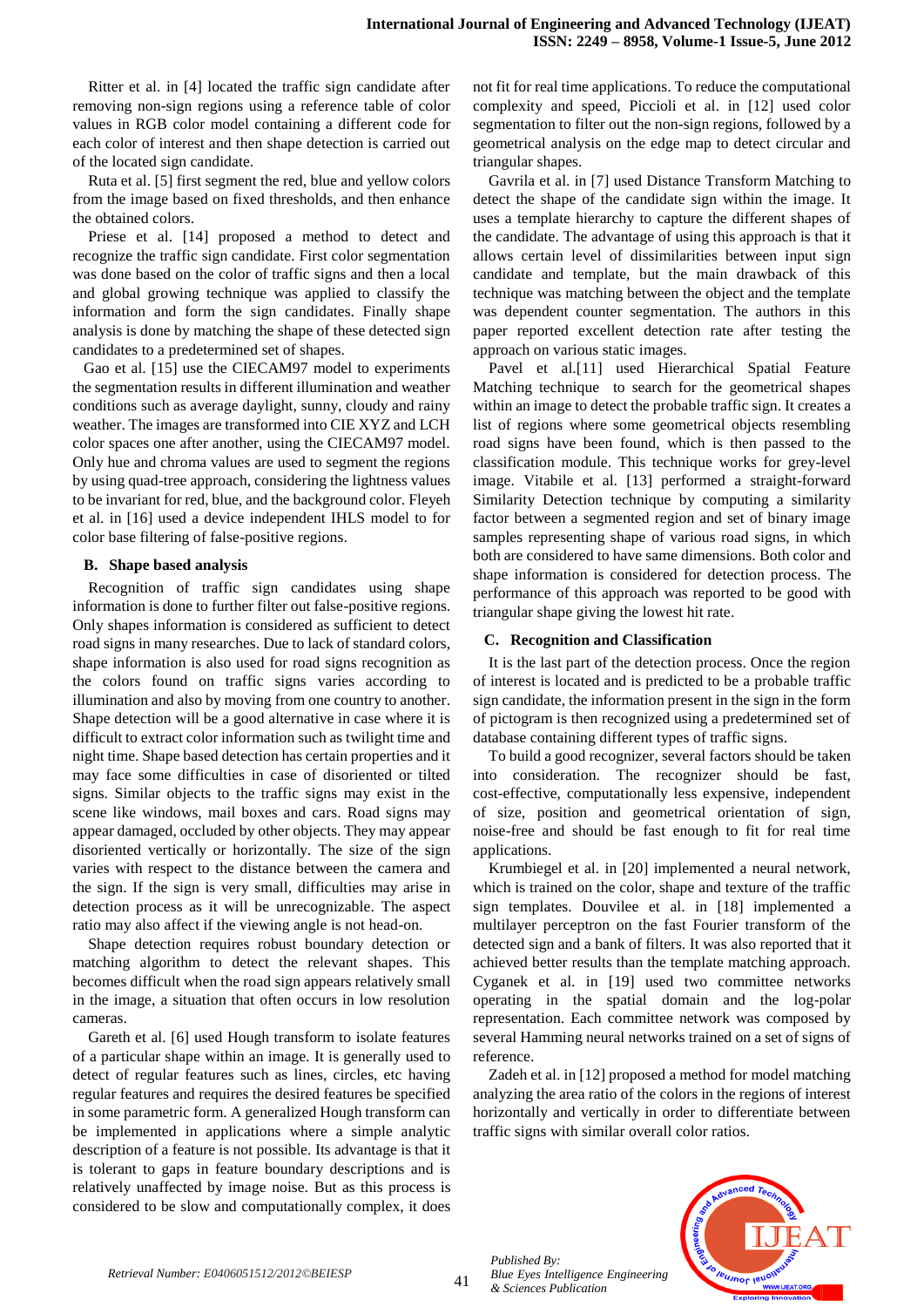# **Recent Developments in Traffic Signs Recognition Techniques**

This method is independent to rotation and size of the region and thus the number of potential models is reduced, which accelerates the recognition time. In case of occlusions of traffic sign, the region of interest may contain non-sign regions due to the global nature of template-based matching,. Thus, Paclik et al. in [17] propose a novel trainable similarity measure based on individual matches in a set of local image regions to cope with the global nature of template matching method. The set of regions relevant for a particular similarity measure can be filter out by training process. Ruta et al. in [5] implemented a different method of step forward in measuring the dissimilarity between different signs, where a special color distance transform enables robust comparison of discrete color image signs.

Some other approaches were also used to detect the traffic sign in digital images. For example, Aoyagi et al. in [8] used Genetic Algorithm to find the traffic sign in the image by matching with the given gene information. The gene of individuals can be represented by expression using a set of equation to determine its characteristic. Estevez et al. in [9] used Histographic recognition to detect the traffic sign in images. The histogram of sign extracted from region of interest can be analyzed to determine if any sign candidate is present in the image. The histograph is obtained by overlaying a mask over the image. Escalera et al. in [10] used Nearest Neighbor Classification, which is the most straightforward and classic type of classification. An image in the test set is recognized by assigning to it the label of most of the closest points in the learning set. All images are then normalized to certain value. The image in the learning set that best correlates with the test image is then the result.

# **IV. DIFFICULTIES IN DETECTION PROCESS**

The detection of traffic sign is sometimes becomes difficult in adverse conditions in case of poor lighting effect which varies according to the time of the day, bad weather conditions in different season where the atmosphere may be brighter, wet, cloudy, and so on. Road sign patterns within images can be affected by shadows from surrounding objects.

In case of vibration of vehicle, shaking of the camera mounted on the vehicle, or any interlacing effects in digital camera used for the image acquisition of real time traffic signs, due to which the input Images may suffer from bluffing effect. Motion blur also occurs if the shutter speed of the camera is too long for the speed of the object. Blurred image may cause errors during detection and classification stage. Therefore, additional blur removing procedure from an image is the first priority tasks prior to sub-detection stages.

Due to the shadow of other obstacles on traffic sign such as nearby building and trees, the detection of traffic sign sometime becomes too difficult to handle. The sign on the road may be damaged or disoriented from its idle position. This may also trouble in automatic sign detection.

Due to hurricane or road accidents, traffic sign may get tilted or disoriented from their original position which causes errors in its detection or recognition.

# **V. DISCUSSION**

Automated Road signs recognition system uses computer vision and artificial intelligence to extract the road signs from outdoor images in uncontrolled lighting conditions where these signs may suffer from different problems like occlusion, fading of colors, disorientation, and variations in shape and size. The process of sign recognition in automated system is divided in detection and recognition stages.

In the last decade, a large amount of work was done in the field of Traffic sign Detection and Recognition. Many companies and research groups were involved in this research, and very good results were achieved. Various commonly used techniques on road sign recognition have been presented. Some of these techniques can be used with others to realize a hybrid recognition system.

According to the different approaches implemented in the related works, either of the color or shape based technique is enough to precisely recognize traffic signs from digital images. But the combination of the color-shape based techniques has been more effective and accurate.

The shortcomings of color-based recognition such as illumination, weather conditions, shadow and faded color on sign can be compensated through the use of shape-based recognition in parallel, making the system more accurate. Similarly, color based recognition may be more helpful in case of tilted or disoriented signs.

Camera mounted on the vehicle captures images in RGB model of which is not ideal for color based filtering in real time as the values of R, G and B components may vary with respect to different illuminations and weather condition. Thus, it is transformed into other color space like HSI, XYA space for processing. However, these transformations may become expensive in hardware realization. The Color-Thresholding is easy, but it may not be higly accurate in case of poor lightening, bad weather or fading of colors.

In Automated traffic sign recognition system, Neural Networks classification is most popular amongst pattern recognition techniques.

Some of the techniques are robust but computationally costly, while others are simple but unable to handle changes in road sign patterns. None of the existing methods can be totally immune to the problems faced by automated signs recognition system.

One of the major drawbacks of current detection system for traffic sign recognition is the big shortage of public domain database that contains enough examples of a wide set of traffic signs acquired in uncontrolled environments. Most of the published works are presented on a limited number of signs with a small number of different examples.

# **VI. CONCLUSION**

Road sign recognition in poor light conditions like twilight time, sunrise time, sunset time, and at night has not studied well. Due to the lack of sufficient research in these conditions, this area needs deep study. Another factor like poor lighting conditions that generally occurs in case of heavy rainfall, snowfall, and fog conditions, need a more attention. Extraction of color information is difficult in poor lightening case as the hue is meaningless if intensity of light is low below a certain level.

*Published By: Blue Eyes Intelligence Engineering & Sciences Publication*